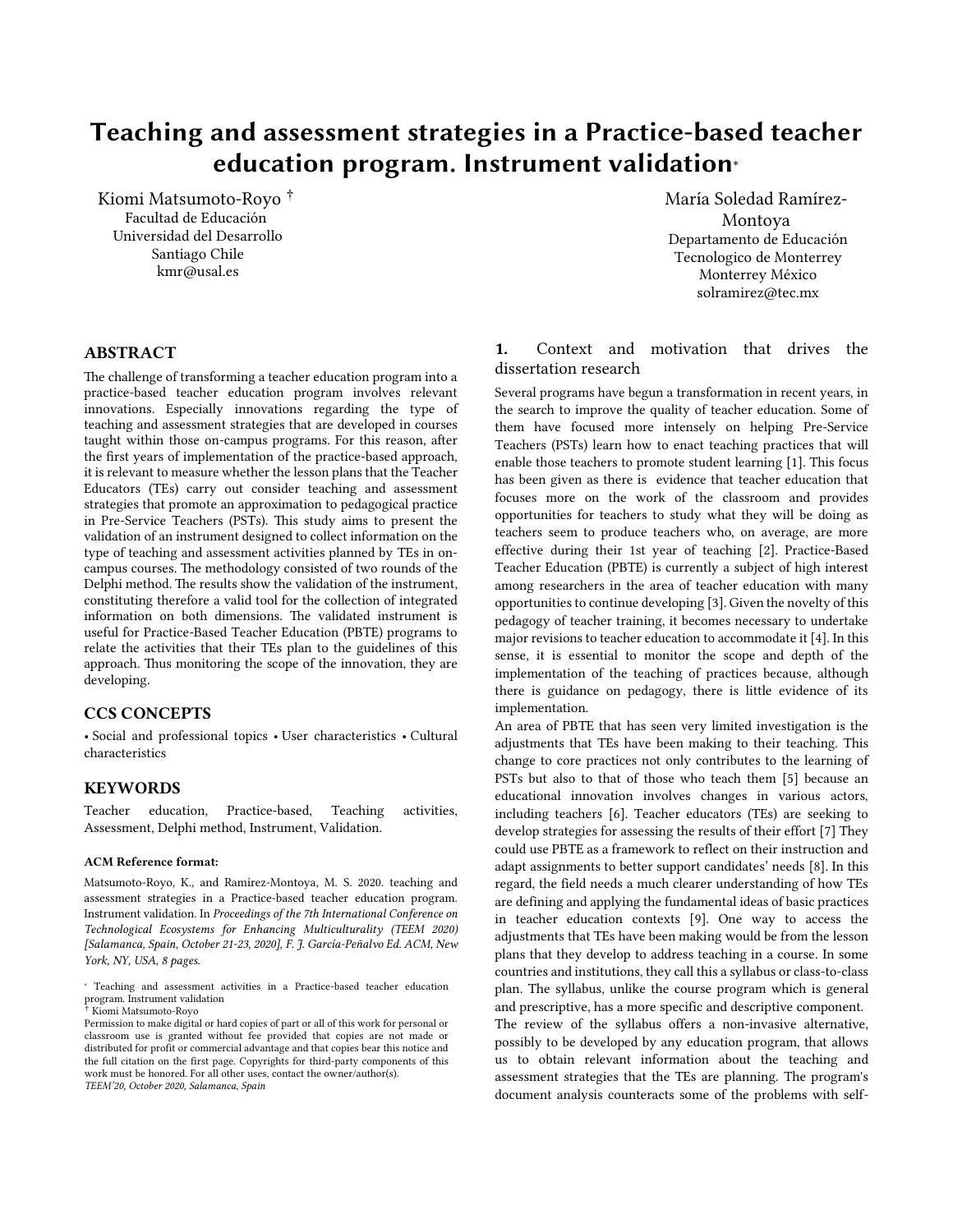reported data [10] and, additionally, allows for internal evaluation processes [11] whit more accurate information on what is taught [2]. Syllabi reviews, when reviewed systematically and coded consistently, present reviewers and Higher Education Institutions with opportunities to learn. In teacher education programs, in particular, the results can be used to revamp courses and improve instruction [12]. In this way, the results of a process of this nature would allow us to identify the stage at which the implementation of the practice-based approach is found. On the one hand, it would make it possible to know in which courses practice teaching activities are being planned and which are the most planned. On the other hand, it would make it possible to identify the variety of assessment strategies planned and their relevance to practice learning experiences, an area that requires empirical evidence to generate a more complete picture of the PST's training [3]. Even in those programs that have not declared a practice-based approach, the application of an instrument of this nature makes it possible to verify whether the teaching of teaching practices is present in the teacher education program.

Therefore, given that for PBTE there is currently no instrument that allows for the revision of lesson plans in terms of opportunities to approach pedagogical practice from the point of view of teaching and assessment strategies, the design and validation of this instrument is very relevant, this is because various teacher education programs, stakeholders and those TEs who have initiated adjustments in their teaching, can count on the instrument.

## 2. State of the art

## 2.1 Practice-based Teacher Education

In the last decade, various countries have initiated important transformations in teacher education. According to a comparative study of teacher education in developed countries with wellestablished systems, teacher education programs are attempting to make a greater connection between theory and practice through the design of reflective work and the integration of highquality clinical work [13]. In the case of Spain, a new model of initial teacher education gives considerable importance to the practical formation. They consider teacher training as a true formative process, which requires time in order to incorporate all the knowledge and skills that require reflection based on practical experience [14]. In Latin America, there are trends in which practice permeates the entire period of initial training, not only at the end of studies, and there is also a greater diversity of practice in terms of complexity [15]. Cox [16] points out that for a quarter of a century, teachers have been educated in a highly theoretical way, which makes it demanding and new today, the fact that these professionals need to be trained in practical performance skills and to put skills into practice, in other words, a shift towards training teachers through practice. Therefore, practice-based teaching offers a response to the concern for having highly prepared teachers to educate the new generations.

PBTE involves elevating the practice of teaching to a level of importance it did not have before. The practice must be at the

heart of teacher education [17]. This has resulted in the explicit teaching of "core practices" [18] which consists of putting knowledge, beliefs, and dispositions into action, through strategies, routines, and movements that can be decomposed and learned by PSTs [19]. The focus must be placed on these practices. The core practices are generally specified to students from the outset of a program or course and form the core of assignments or even program completion requirements [20]. It is therefore hoped that from a practice-based curriculum, PSTs will not only have the necessary knowledge but will also be able to support their future students' learning by putting this knowledge into action through concrete strategies and routines from the outset.

In a PBTE the university courses are adjusted considering two critical aspects to improve teacher training, namely reorienting methods courses towards teaching practices and ways to support the transfer of conceptual understandings about teaching in daily life in the classrooms. Both are critical aspects to improve teacher training [21]. Teaching methodologies include the segmentation of pedagogical practices, their representation from videos or other models, the incorporation of spaces for simulations or rehearsal, which seem to work as a bridge between teaching methodology courses and the practice of teaching in classrooms [22]. Thus, the adoption of PBTE implies that TEs must adjust teaching methodologies and reorient assessment processes in terms of methods, procedures, and instruments that are coherent with the new teacher training approach.

# 2.2 Opportunities for the teaching of practices and Pre-Service Teachers (PSTs) assessments in teacher education programs

A practice-based teacher education program is characterized by offering those in training a variety of opportunities to learn the practice of the courses being taught on-campus. Along this line, Hammerness & Klette [23] developed a set of indicators of opportunities for PSTs to learn teaching practices, a framework that has been considered in several studies [24, 26]. Jenset, Flette y Hammerness [27] sought to capture what could be universal representations of teaching practice, not referring to one country, but relevant to several countries, and developed indicators to identify how PSTs learn pedagogical practice in the courses of a teacher education program of this nature. These activities are concerned with PSTs who can:

- plan classes, class segments and/or class sequence according to a structure, and record their planning in writing,
- $\checkmark$  simulate the role of the teacher and the implementation of teaching segments, through rehearsals or microteaching through role-play,
- $\checkmark$  analyze physical and audio-visual evidence of young children's learning, such as handouts, test answers, table with results, class transcripts, dialogue records, class videos, class records, among others,
- use, analyze and/or discuss teaching resources used in real teaching contexts, such as study texts (pages), work guides, tasks, objects that are used with the intention of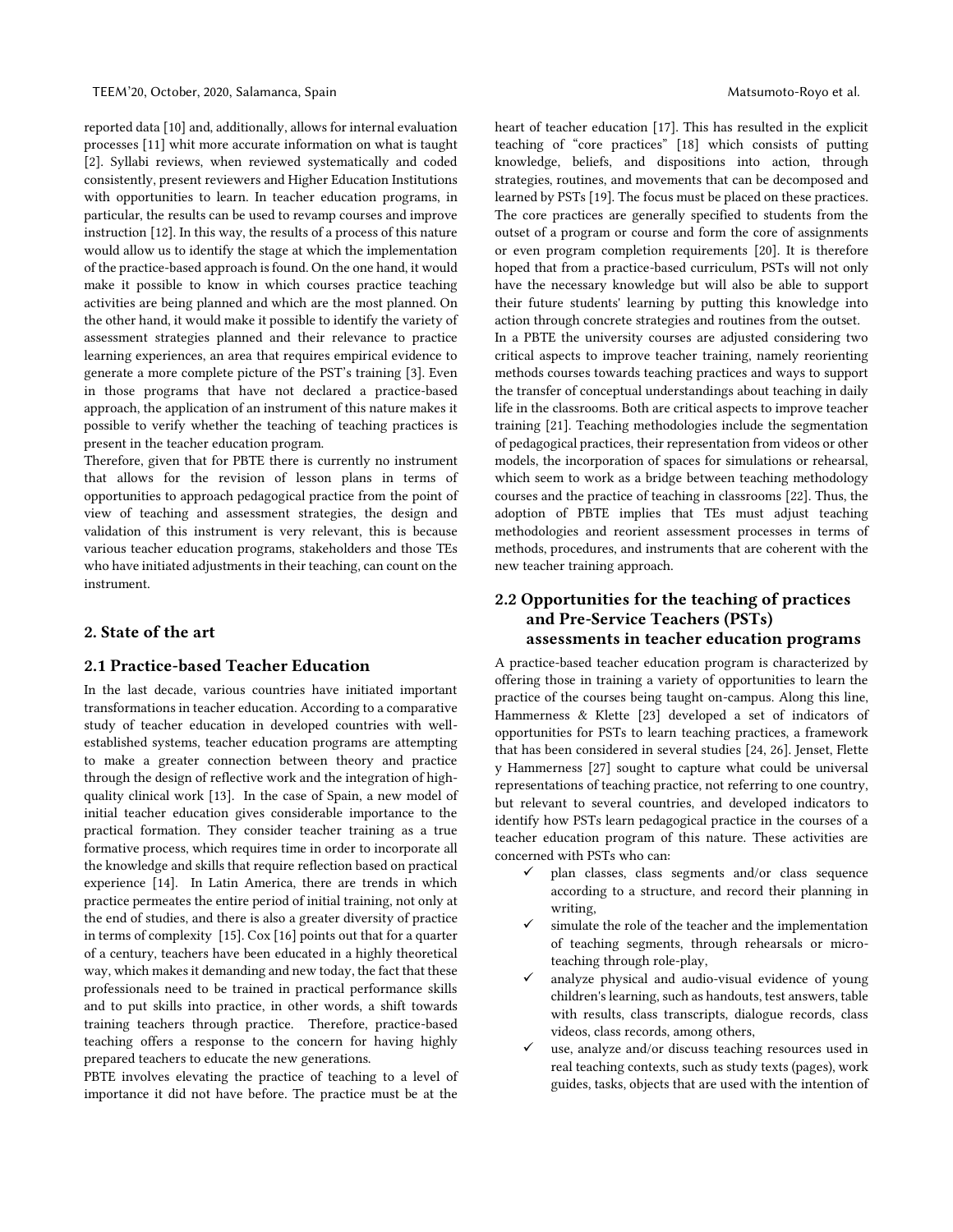teaching, didactic games, stories or evaluation instruments,

- comment, analyze and/or discuss the experiences that take place, that they observe or experience in real teaching contexts such as schools, high schools or kindergartens,
- consider the perspective of children-youth in the classroom by analyzing their experiences from videos, photographs, or written records or by carrying out the activities that the children-youth would carry out in the classroom,
- observe core practices on videos or from the modeling done by the teacher-trainer or the peers, discussing their components,
- read and/or analyze national curriculum references for school and pre-school education, such as national curricula, study programs, and frameworks for good teaching.

If the training program offers activities in which the PSTs have opportunities to learn how to enact teaching practices in oncampus courses, the assessment of the learning of PSTs must be pertinent to how they learned. The design and implementation of assessment activities by TEs should enable information to be collected on the learning of PSTs in a teacher education program [28]. PSTs are expected to demonstrate performances associated with the way teaching practice activities were learned and to relate them to authentic or near-authentic tasks performed by a teacher [29, 30]. Besides, in the case of evaluations that seek to evidence performance, it is necessary to have evaluation criteria that guide the expected performance [31, 32], which include high levels of feedback [33] provided during their application or once they have been applied [34]. Finally, performance can be evidenced in "deliverable" type tasks (delivered in digital or printed formats) or "executable" type tasks (performed in person) [35]. All of the above are characteristics associated with assessment for those who are prepared as teachers in PBTE.

Given the novelty of PBTE approach, few instruments seek to collect information on teaching practice opportunities that a teacher education program offers its students. In this regard, in Table 1 we refer to the main instruments of the Coherence and Assignment Study in Teacher Education project (CATE) [36] aimed at creating a deeper understanding of pedagogical practices in teacher education in different contexts, in particular, those practices in teacher education instruction that effectively link theory and practice.

In table 1, we also refer to some of the instruments used in the Teacher Policy Research (TPR) [37] that examines the behavior of teachers and administrators when developing policies that will attract and retain high-quality teachers and leaders, especially in low-performing schools. The Teacher Policy Research covers a broad range of issues in teacher policy, including teacher preparation, teacher labor market institutions, how teachers are distributed across schools, and teacher retention, particularly in urban, low performing schools. Finally, we also refer to an instrument that takes the CATE survey as a basis, adapting it in some aspects.

| Matsumoto-Royo et al. |  |  |  |  |
|-----------------------|--|--|--|--|
|-----------------------|--|--|--|--|

| Table 1 |  |
|---------|--|
|         |  |

| Reference | <b>Instrument</b>                                                                                             | Type                                                                                                 | <b>Dimensions</b>                                                                                                                                                                                                                                                                                                                                                                                                                                                                                                                                                                             |
|-----------|---------------------------------------------------------------------------------------------------------------|------------------------------------------------------------------------------------------------------|-----------------------------------------------------------------------------------------------------------------------------------------------------------------------------------------------------------------------------------------------------------------------------------------------------------------------------------------------------------------------------------------------------------------------------------------------------------------------------------------------------------------------------------------------------------------------------------------------|
|           |                                                                                                               |                                                                                                      |                                                                                                                                                                                                                                                                                                                                                                                                                                                                                                                                                                                               |
| $[38]$    | Teacher<br>education                                                                                          | Survey                                                                                               | Perceived<br>coherence<br>between courses.<br>Opportunities to connect<br>parts of the program.<br>Perceived<br>coherence<br>between field experiences<br>and courses                                                                                                                                                                                                                                                                                                                                                                                                                         |
| $[39]$    | The Rubric for<br>dimensions of<br>Theory<br>and Practice in<br>Teacher<br>Education<br>[DPO]                 | Observation<br>Protocol                                                                              | Opportunities to plan for<br>teaching<br>teacher<br>&<br>role[s].<br>Opportunities to practice<br>rehearse<br><sub>or</sub><br>teacher<br>role[s].<br>Opportunities to analyze<br>pupil learning.<br>Opportunities to include<br>Teaching<br>Materials,<br>Artifacts, and Resources.<br>Opportunities<br>to<br>talk<br>about<br>Field<br>Placement/Student<br>Teaching Experiences.<br>Opportunities to take a<br>pupil's perspective.<br>Opportunities<br>to<br>see<br>models of teaching.<br>Opportunities to see the<br>connection to National,<br>State or Local Context or<br>Curriculum |
| $[10]$    | Teacher<br>Preparation<br>Program<br>Graduates,<br>section C:<br>Program<br>Characteristics                   | Survey                                                                                               | Mission<br>Program<br>and<br>coherence.<br>Program<br>Faculty.<br>Preparation for Learners.<br><b>Field Experiences</b>                                                                                                                                                                                                                                                                                                                                                                                                                                                                       |
| [10]      | Teachers in<br>First Year of<br>Teaching,<br>School Year<br>2004-2005.<br>Section A<br>Teacher<br>preparation | Survey                                                                                               | Program coherence and<br>Program Faculty.<br>Preparation for Learners.<br><b>Field Experiences</b>                                                                                                                                                                                                                                                                                                                                                                                                                                                                                            |
| $[24]$    | Perception<br>Questionnaire<br>of students<br>regarding their<br>learning<br>opportunities.                   | Likert<br>scale<br>[in part one].<br>Closed<br>questions<br>and selection<br>items [in part<br>two]. | Student<br>perceived<br>opportunities:<br>learning<br>coherence.<br>Student<br>perceived<br>learning<br>opportunities:<br>generative practices                                                                                                                                                                                                                                                                                                                                                                                                                                                |

## 2.3 Instrument to validate

Following an extensive literature review that considered oncampus activities which aimed at bringing PSTs closer to the practice of teaching [23, 27, 18, 25, 40] and characteristics of the assessment processes associated with them [29, 30, 32, 41, 33, 34], the last instrument in table 1, Teaching and Assessment strategies for Pedagogical Practice (TAPEP), was designed. The instrument aims to collect information on teaching activities and strategies that offer opportunities to approach pedagogical practice and that are planned for the didactics and practice courses taught in PBTE programes. The instrument is a checklist that records the occurrence of different reagents. The presence or absence of these is noted, thus recording their appearance and frequency [42]. It is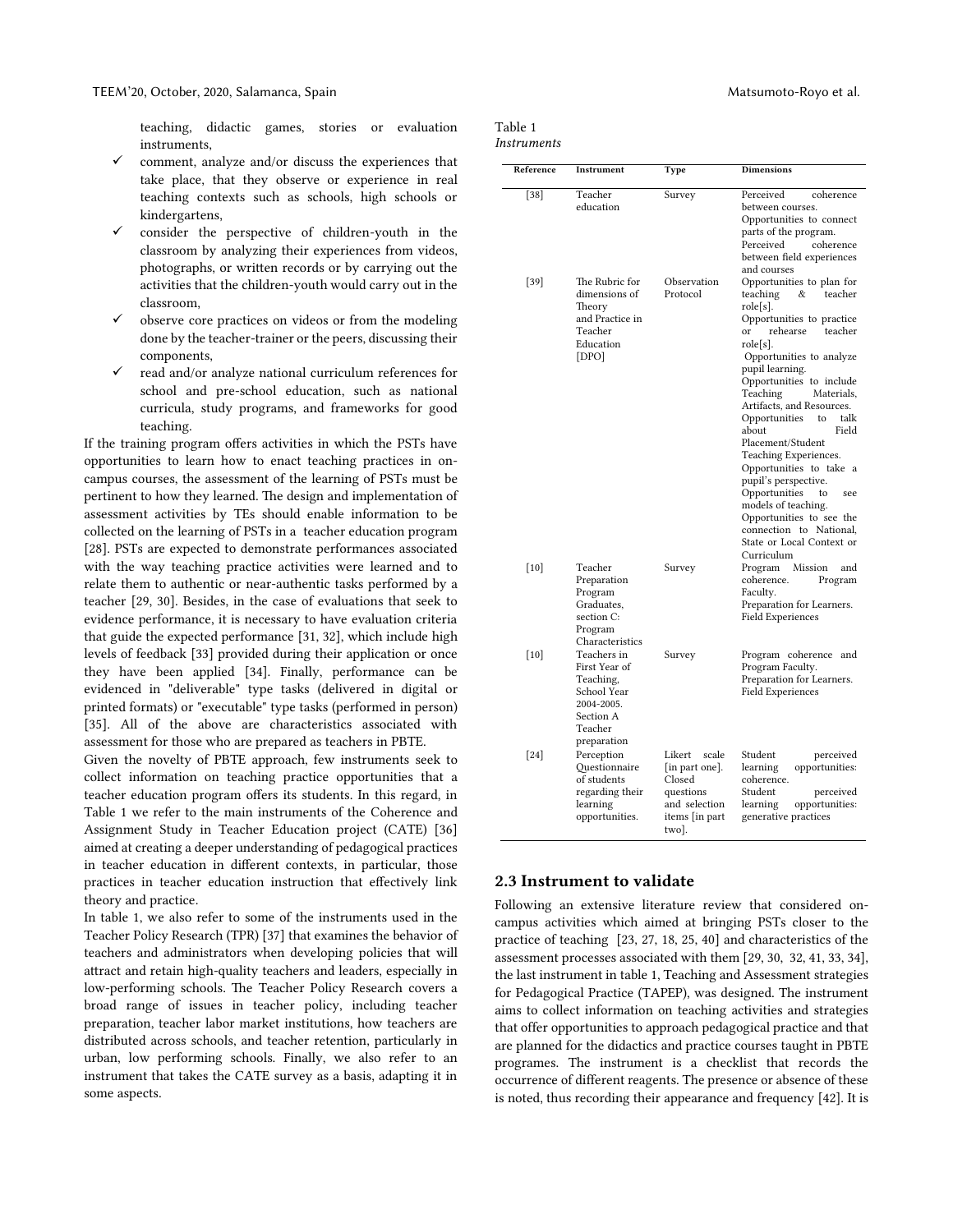structured in two dimensions, with reagents and sub-reagents (reactives), the presence or absence of which must be evaluated in each weekly lesson plan associated with a subject. Table 2 presents the dimensions of the instrument, the indicators and the associated reagents.

Table 2 *Dimensions and Indicators*

| Variable                                           | <b>Dimensions</b>                                                                            | Indicators                                                              | Reagents                                                                                                                                  |
|----------------------------------------------------|----------------------------------------------------------------------------------------------|-------------------------------------------------------------------------|-------------------------------------------------------------------------------------------------------------------------------------------|
|                                                    |                                                                                              | Opportunities to observe core<br>practices in videos or modeling        | 1, 2                                                                                                                                      |
|                                                    |                                                                                              | Opportunities to analyze national<br>curriculum references              | 3                                                                                                                                         |
|                                                    |                                                                                              | Opportunities to analyze evidence<br>of children's learning             | 4,5                                                                                                                                       |
| Teaching<br>and<br>assessment<br>strategies<br>for | programe's courses                                                                           | Opportunities to analyze authentic<br>teaching resources                | 6                                                                                                                                         |
|                                                    |                                                                                              | Opportunities to discuss field<br>experiences                           | 7                                                                                                                                         |
|                                                    | Opportunities for an approach to pedagogical practice in the teaching of the                 | Opportunities to consider the<br>perspective of the learners            | 8, 9                                                                                                                                      |
|                                                    |                                                                                              | Opportunities to simulate the<br>teacher's role in teaching<br>segments | 10                                                                                                                                        |
| pedagogical<br>practice                            |                                                                                              | Opportunities for lesson planning                                       | 11, 12                                                                                                                                    |
|                                                    |                                                                                              | Related to teaching practice<br>activities                              | 13                                                                                                                                        |
|                                                    | Opportunities for an approach to pedagogical<br>practice in the assessment of the programe's | <b>Authentic Teacher's Tasks</b>                                        | 20, 21 and it<br>is sub-<br>reagents<br>14, 15, 16,<br>17, 18, 19<br>22 and it is<br>sub-<br>reagents<br>23 and it is<br>sub-<br>reagents |
|                                                    | courses                                                                                      | Clear instructions                                                      |                                                                                                                                           |
|                                                    |                                                                                              | Explicit evaluation criteria                                            |                                                                                                                                           |
|                                                    |                                                                                              | Feedback during or after<br>application                                 |                                                                                                                                           |

The instrument allows for the collection of information from the review of weekly class plans, a document that in some education faculties is mandatory, and considers the planning of each of the classes that will take place during the semester or academic period. Generally, the components of a syllabus are learning objectives (or learning outcomes), core activities, assessment activities and the associated literature.

## 3. Research objectives/goals

Given the growing interest in practical preparation of PSTs and the benefits that this type of training can bring to the educational area, the objective of the present work is to design and validate through expert judgment the content of the instrument Teaching and Assessment strategies for Pedagogical Practice (TAPEP).

TAPEP allows for a systematic collection of information on the teaching and assessment strategies that teacher educators declare in their lesson plans.

## 4. Methods

#### Research design

For the validation of the content of this instrument, the Delphi method [43] was chosen because it allows the structuring of a communicative process of various experts. The discussion of the experts is organized in a group-panel to bring light to a research problem, establishing an iterative process through feedback and orienting itself towards a statistical measurement of the group response [44]. In this case, the aim was to have an instrument that was valid in terms of its content, i.e. that the instrument measured what it was intended to measure.

For the review process by the panel of experts, two stages or rounds were established. Round 1 consisted of three tasks: (1) answer a form referring to professional variables; (2) evaluate on a scale of 1 to 4 the reagents that make up the initial proposal of the instrument according to 4 criteria: Clarity (the reactive is understood, it is written correctly), Coherence (the reactive is related to the dimension or indicator that it measures), Relevance (the reactive is important and must be included) and Sufficiency (the reactive belonging to the same dimension is sufficient to measure it); (3) make suggestions regarding the reactive. After round 1, the answers were categorized and ordered according to the degree of agreement. The result of this process was the starting point for further opinions [45]. Next, round 2 consisted of assessing the clarity, coherence, relevance, and sufficiency of the reformulated and new reagents obtained as a result of round 1. The procedure described in task 2 of round 1 was used again.

#### Population and sample

In this method, the quality of the process and its results are largely conditioned by the composition of the group of experts, so inclusion criteria were established such as postgraduate studies (master's or doctorate), academic expertise or experience in teacher training (at least 5 years) and academic expertise or experience in the design of curricular instruments (at least 5 years). Regarding the number of experts, although this method does not specify rules regarding the number of participants [46], in this study it was decided to form a panel of 8 experts, as it was considered a sufficient number to have a diversity of views represented.

#### Variable studied

The variable that the instrument measures are Teaching and Assessment Strategies for Pedagogical Practice. That variable is defined as teaching-learning and assessment strategies that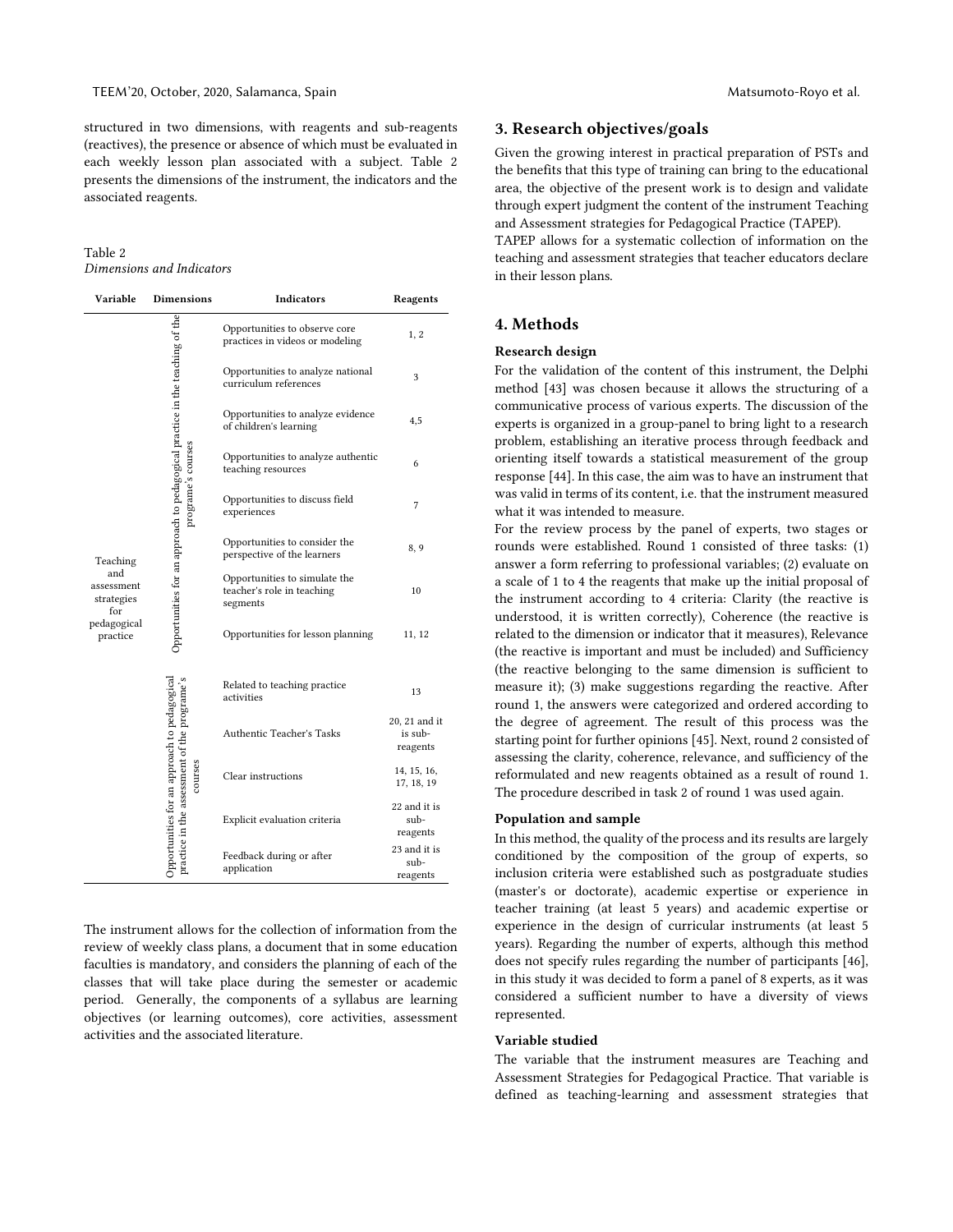provide PSTs with opportunities to learn about pedagogical practice in classes that are held on campus as part of a teacher education program. The variable is divided into two dimensions: (1) Opportunities for an approach to pedagogical practice in the teaching of the courses of the program; (2) Opportunities for an approach to pedagogical practice in the assessment of the courses of the program.

## Type of Instrument

A questionnaire was designed for round 1, for the experts to review the reagents. The questionnaire considered an introduction in which the purpose of the review, the characteristics of the instrument and the stages of the process (rounds and tasks associated with each one) were presented. Then, the questionnaire asked the experts for personal information regarding their studies, experience, and fields of expertise. Specific instructions for the review were then given. The questionnaire was created and applied online, thus reducing time delays and optimizing resources. Each member of the expert panel conducted an individual evaluation, which was completed within 10 days for the first round and 14 days for the second round.

The review was carried out based on open and closed questions. According to Reguant Álvarez [45] open and/or closed questions can be used, but as the process of assessing the reagents advances, rating scale close-ended questions and ordering close-ended questions tend to increase, allowing the level of agreement/disagreement of the experts to be displayed, the dispersion of opinions to be reduced and the consensus average on the premises extracted to be specified. In this study, closed and open questions were chosen. The closed questions were answered using a reagent evaluation rubric (Figure 1) based on the proposal by García et al. [47], which presented the four criteria evaluated (clarity, consistency, relevance, and sufficiency), based on a fourlevel rating scale and descriptors associated with each criterion and level. The open-ended questions contained specific observations for each reagent. The matrix of the contents of the instrument and the complete instrument was also attached.

For the second round, a very similar questionnaire was used. This second questionnaire did not include the personal information section. The content matrix was adjusted and only presented the modified reagents.

| <b>Rating scale</b>                                                                           | 1. Does not                                              | 2. Low level                                                           | 3. Moderate                                                                | 4. High level                                  |
|-----------------------------------------------------------------------------------------------|----------------------------------------------------------|------------------------------------------------------------------------|----------------------------------------------------------------------------|------------------------------------------------|
|                                                                                               | meet the                                                 |                                                                        | level                                                                      |                                                |
| Criteria                                                                                      | criteria                                                 |                                                                        |                                                                            |                                                |
| Clarity<br>The reagent<br>is<br>understood.<br>it is written                                  | The reagent is<br>not clear, it is<br>not<br>understood. | The reagent<br>requires major<br>modifications<br>to make it<br>clear. | The reagent<br>requires a<br>minor<br>modification<br>to make it           | The reagent<br>is clear, easily<br>understood. |
| correctly.                                                                                    |                                                          |                                                                        | clear.                                                                     |                                                |
| Coherence<br>The reagent<br>is related to<br>the<br>dimension or<br>indicator it<br>measures. | The reagent is<br>not related to<br>the dimension.       | The reagent<br>has a low<br>dimensional<br>relationship.               | The reagent<br>has a<br>moderate<br>relationship<br>with the<br>dimension. | The reagent<br>is highly<br>dimensional.       |
| Relevance<br>The reagent<br>is important                                                      | The reagent<br>can be<br>removed<br>without              | The reagent is<br>of little<br>relevance.                              | The reagent<br>is of<br>moderate<br>relevance.                             | The reagent<br>is very<br>relevant and         |

| and must be<br>included.                                                                             | affecting the<br>dimension<br>measurement.                            |                                                                                       |                                                                              | should be<br>included.                                            |
|------------------------------------------------------------------------------------------------------|-----------------------------------------------------------------------|---------------------------------------------------------------------------------------|------------------------------------------------------------------------------|-------------------------------------------------------------------|
| Sufficiency<br>Reagents<br>belonging to<br>the same<br>dimension<br>are sufficient<br>to measure it. | The reagents<br>are not<br>sufficient to<br>measure the<br>dimension. | The reagents<br>measure some<br>aspect of the<br>dimension but<br>do not cover<br>it. | One or two<br>reagents<br>should be<br>added to<br>measure the<br>dimension. | The reagents<br>are sufficient<br>to measure<br>the<br>dimension. |

#### Figure 1: Evaluation rubric

#### Information collection and analysis

The following methods were used to analyze the data obtained. For the quantitative analysis in round 1, the mean of the experts' assessment of the reagents in terms of their clarity, coherence, and relevance; and the sufficiency of the set of reagents concerning each dimension were calculated and analyzed. A weighting of 20% was assigned to the Clarity criterion, 30% to the Coherence criterion, and 50% to the Relevance criterion. The criterion used to judge the reagents as valid was the following: 1) to present a mean of more than 3 and a standard deviation less than or equal to 1.5, and 2) to present ratings of 3 or 4 in at least 80% of the responses. Next, for round 2 the congruence between evaluators was established based on statistical analysis using Kendall's W concordance coefficient. This coefficient allows measuring the degree of agreement between several ranges of n number of objects or individuals and is useful when experts are asked to assign ranges to the reagents (ordinal scale).

Regarding qualitative information, an analysis of the content of the observations and suggestions made by the panel was carried out. In order to analyze the observations' content, the following order criteria were established: first, review the observations that correspond to the dimensions of the instrument's content matrix. Then, review the set of observations associated with the reagents of the same dimension, including those to the corresponding subreagents and starting with those that did not meet the criteria of the quantitative analysis. Thirdly, review the observations of each expert on the different reagents.

For the adjustment of the reagents, the following criteria were established: a. consideration of the observations of those reagents that did not meet the quantitative criteria; b. the coincidence of observations or recommendations of two or more judges; c. consideration of the observations of those reagents that exceeded the quantitative criteria but presented lower values in the averages and higher values in standard deviation; d. consideration of observations that implied an improvement in the reagent.

#### 5. Results

The results of round 1 indicated that all the reagents met the previously established criteria (mean of more than 3, deviation of less than 1.5 and 80% of judges scored 3 or 4 on each criterion) so the decision was made to keep them. Also, the analysis of the content of the observations made it possible to revise the wording of each reagent and to modify some verbs, concepts, connectors, and examples in several of them.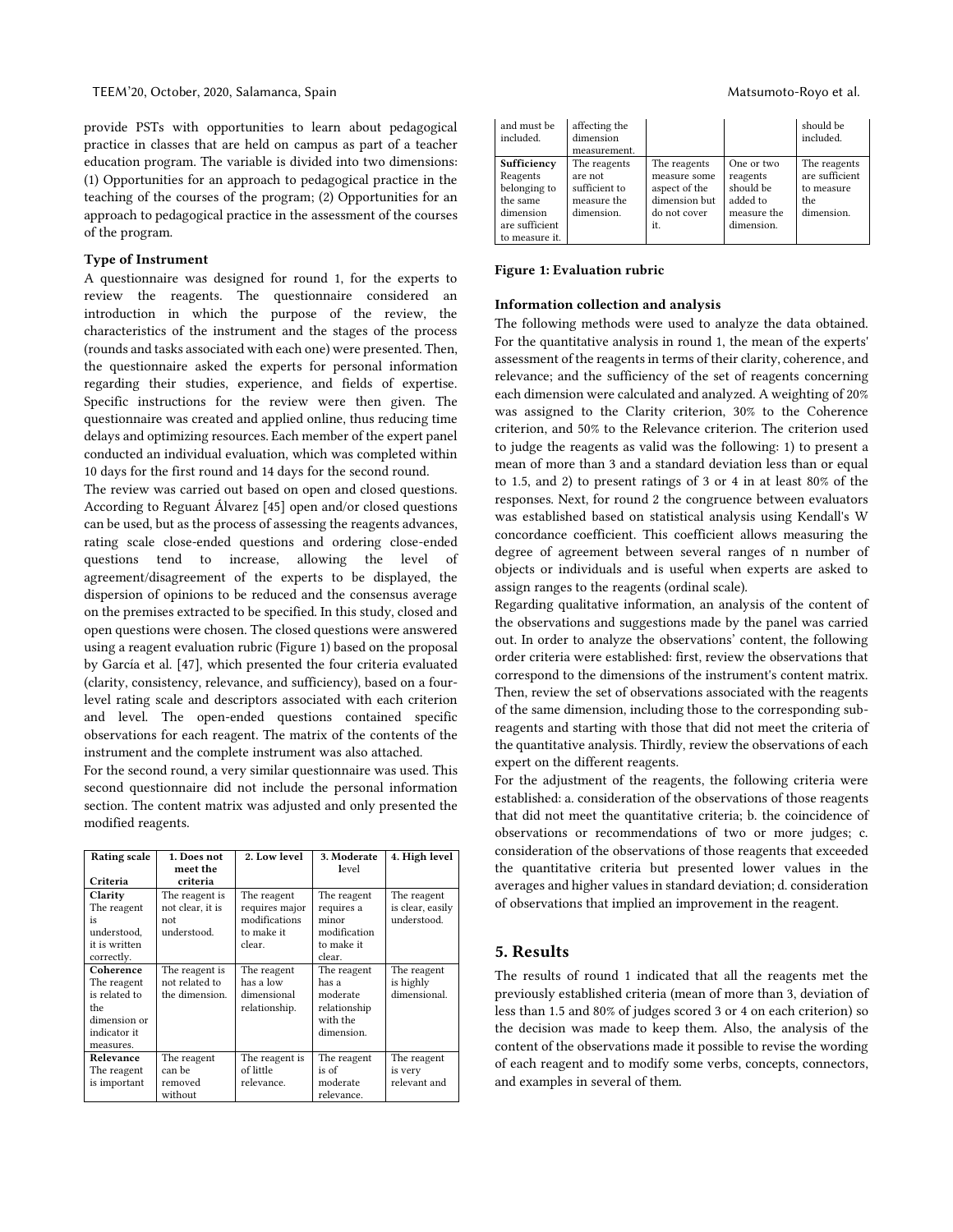In line with the previous results, the instrument was adjusted and presented again to the panel of experts for the second round. This round was also conducted using an online form which facilitated the management of the process. In this opportunity, they were told about the results of round 1, in which all the reagents had exceeded the percentage of the agreement established for each criterion (clarity, consistency, relevance, and sufficiency), the non-elimination of any reagent and the modifications to reagents and sub reagents. The results of round 2 consider the judges' ratings of the reagents that were modified. Table 3 presents the results of both rounds.

Table 3

*Results of round 1 and round 2*

|             |                | Round 1        |                       | Round 2        |                              |
|-------------|----------------|----------------|-----------------------|----------------|------------------------------|
|             | Reagent        | Average        | Standard<br>deviation | Average        | <b>Standard</b><br>deviation |
|             | $\mathbf{1}$   | 3.8            | 0.6                   | 3.9            | 0.3                          |
|             | $\overline{c}$ | 3.6            | 0.6                   | $\overline{4}$ | 0.3                          |
|             | 3              | 3.7            | 0.8                   | $\overline{4}$ | 0.3                          |
|             | $\overline{4}$ | 3.9            | 0.8                   | $\overline{4}$ | 0.3                          |
|             | 5              | 3.8            | 0.6                   | $\overline{4}$ | 0.3                          |
|             | 6              | 3.8            | 0.7                   | 3.9            | 0.3                          |
| Dimension 1 | $\overline{7}$ | 3.6            | 0.8                   | 3.9            | 0.2                          |
|             | $\,$ 8 $\,$    | 3.5            | 1.1                   | 3.8            | 0.4                          |
|             | 9              | 3.8            | 0.4                   |                |                              |
|             | 10             | $\overline{4}$ | 0.7                   | $\overline{4}$ | 0.3                          |
|             | 11             | 3.9            | 0.8                   |                |                              |
|             | 12             | 3.8            | 0.2                   |                |                              |
|             | Sufficiency    | 3.9            | 0.4                   | 3.9            | 0.4                          |
|             | 13             | 3.5            | 0.7                   | 3.8            | 0.4                          |
|             | 14             | 3.6            | 0.8                   | 3.9            | 0.4                          |
|             | 15             | 3.9            | 0.7                   | $\overline{4}$ | 0.3                          |
|             | 16             | 3.9            | 0.7                   |                |                              |
|             | 17             | 3.6            | 0.7                   |                |                              |
|             | 18             | 3.7            | 0.6                   |                |                              |
| Dimension 2 | 19             | 3.8            | 0.8                   |                |                              |
|             | 20             | 3.9            | 0.7                   |                |                              |
|             | 21             | $\bf{4}$       | 0.7                   |                |                              |
|             | $22\,$         | 3.8            | $\mathbf{1}$          |                |                              |
|             | 23             | 3.7            | $\mathbf 1$           |                |                              |
|             | Sufficiency    | 3              | 0.8                   | 3.6            | 0.5                          |

The results of round 2 were also statistically analyzed using Kendall's W concordance coefficient. In this study, its value corresponds to the degree of agreement among the evaluators. The statistic calculated with SPSS software (v.20) showed a significance of 0.008, so it was concluded that there was significant agreement between the ranges assigned by the experts. The strength of this concordance is 0.206. Besides, all the reagents met the established validity criteria (mean of more than 3, deviation of less than 1.5 and 80% of judges scored 3 or 4 on each criterion) so the decision was made to maintain them. Also, the analysis of the content of the observations allowed minor adjustments to be made in the wording of reagents 1, 3, 4, 5, 6, 7, 8, 10, 13, and 14.

## 6. Discussion

For the process of validating an instrument, the Delphi method offers the possibility of having not only the valuable opinions of a panel of experts but also to achieve consensus in their assessments, based on repeated rounds. The results indicate that although the panel was made up of eight people with a diversity of expertise and experience, the results show a higher assessment of the reagents in the second round and signed agreement between the ranges assigned by the experts. In this way, the method made it possible to structure a communicative process of various experts organized in a group-panel, establishing an iterative process through feedback and orienting itself towards a statistical measurement of the group response [40]. This panel of experts offers greater consistency in the validation of the instrument given the agreement they reach in a second review.

In a process of expert validation in two rounds, the process of quantitative and qualitative analysis that is carried out after the first round and concludes with the adjustment to the reagents is very relevant. When reviewing the results, we can observe a significant increase in the values assigned by the experts to the different reagents between round 1 and round 2. Several of them scored highest in the second round, and there was a clear decrease in the standard deviation, which shows a greater homogeneity in their opinions.

In this study, great attention was paid to the process of categorizing and ordering the responses of the first round according to the degree of the agreement since the result of this process would be the starting point for the opinions of the second round [45]. The consideration of the experts' assessments and the understanding of their specific comments on the reagents contributed to a significant improvement in the quality of the reagents in terms of content.

The opportunities for approaching pedagogical practice in the teaching of courses in teacher education programs are one possible dimension to be measured by indicators and reagents. As the results of this study show, the expert panel validated the reagents as clear, consistent with the dimension, relevant in their measurement and sufficient to analyze the dimension thoroughly. The CATE project instruments have used similar indicators regarding the opportunities for PSTs to learn how to put into practice themselves the teaching practices taught in teacher training programs of this nature [21, 36, 37, 25]. The instrument presented in this study is a contribution to those already developed since it allows us to measure the opportunities for approaching pedagogical practice in the teaching of courses in a teacher education program, based on the revision of lesson plans developed by TEs.

Furthermore, it is possible to complement the aforementioned measurement of opportunities to approach pedagogical practice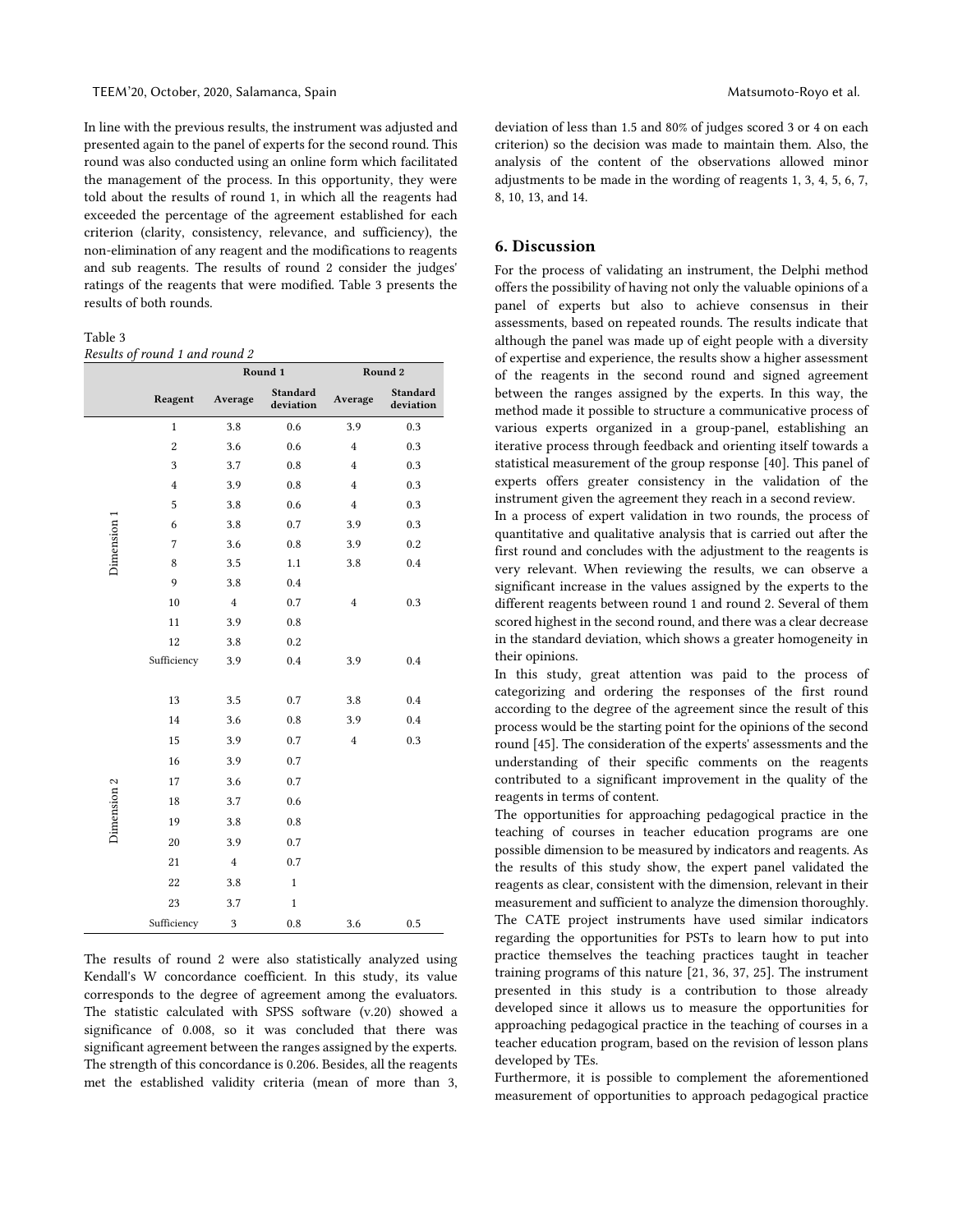in the teaching of the courses of the program, with the measurement of opportunities to approach pedagogical practice in the assessment of the courses of the program, based on different indicators and reagents. In this regard, it should be noted that the panel of experts validated the indicators and reagents associated with this dimension, in terms of their clarity, coherence and relevance, considering them also sufficient to measure it. This is a relevant contribution since the evaluation of learning practices by PSTs in PBTE is an area that requires empirical evidence to generate a more complete vision [3]. In this way, the instrument constitutes a valid tool for collecting integrated information on the presence of opportunities for PSTs to learn about the pedagogical practice from the teaching and assessment strategies used in the teacher education program.

#### 7. Conclusion

The study allowed the development of an instrument that collects information on teaching and assessment strategies that TEs declare in their lesson plans in the context of a PBTE program, and which offer PSTs on-campus opportunities to approach pedagogical practices. The instrument was designed considering the evidence of the implementation of PBTE and the instruments that have been developed so far as to measure coherence and practice opportunities in this type of program.

The validation process of the instrument, based on a panel of experts in two rounds whilst applying the Delphi method, produced results that allow us to affirm that the Teaching and Assessment Strategies for Pedagogical Practice (TAPEP) instrument allow us to collect valid information on the teaching and assessment strategies of pedagogical practice that TEs declare in their lesson plans. A limitation of this study is the number of experts who analyzed and gave feedback on the effectiveness of the instrument. More experts would have increased the validity of this study´s findings. Despite the numerical limitation, the quality of the experts' opinion was high due to the rigorous selection criteria applied.

Future research could complement the information collected with data that may be reported by PSTs, class observations and the evidence of assessment processes. The instrument validated in this study focuses attention on the lesson plans, which correspond to the intentions of the teacher educators, which is not necessarily what happens.

Given that for PBTE no instrument allows for the revision of lesson plans in terms of teaching and assessment strategies for pedagogical practice in an integrated manner, this study contributes with a valid instrument. The revision of lesson plans is fundamental to access the adjustments that teacher trainers have been making and thereby monitor the scope and depth of the implementation of PBTE. Various teacher education programs, stakeholders, and those TEs who have initiated adjustments in their teaching will be able to apply this instrument.

## ACKNOWLEDGMENTS

This research is carried out within the Doctoral Program Education in the Knowledge Society of the University of Salamanca [48, 49].

We thank Universidad del Desarrollo (Chile) for providing time and resources to carry out this study.

The study has been recorded within the framework of the Project 266632 "Binational Laboratory for the Intelligent Management of Energy Sustainability and Technological Training," with financing from the CONACYT-SENER Energy Sustainability Fund (call: S0019¬2014¬01). The authors are grateful for the fund support and Tecnologico de Monterrey as the project manager.

## REFERENCES

- [1] Zeichner K, Peña-Sandoval C. 2015. Venture philanthropy and teacher education policy in the U.S.: The role of the new schools venture fund. Teachers College Record 117:1-44.
- [2] Boyd DJ, Grossman PL, Lankford H, Loeb S, Wyckoff J. 2009. Teacher preparation and student achievement. Educational Evaluation and Policy Analysis 31:416-440.
- [3] Matsumoto-Royo K, Ramírez-Montoya MS. Practice-based teacher education: a literature mapping over the past five years, p. In (ed),
- [4] Peercy MM, Troyan FJ. 2017. Making transparent the challenges of developing a practice-based pedagogy of teacher education. Teaching and Teacher Education 61:26-36.
- [5] DeMink-Carthew J, Grove R, Peterson M. 2017. The Influence of the Core Practices Movement on the Teaching and Perspectives of Novice Teacher Educators. Studying Teacher Education 13:87-104.
- [6] Ramírez-Montoya M-S, Ramírez-Ramírez LN. 2018. El papel de las estrategias innovadoras en educación superior:retos en las sociedades del conocimiento.
- [7] Darling‐Hammond L, Newton X, Wei RC. 2010. Evaluating teacher education outcomes: A study of the Stanford Teacher Education Programme. Journal of Education for Teaching 36:369-388.
- [8] Reisman A, Kavanagh SS, Monte-Sano C, Fogo B, McGrew SC, Cipparone P, Simmons E. 2018. Facilitating Whole-Class Discussions in History: A Framework for Preparing Teacher Candidates. Journal of Teacher Education 69:278-293.
- [9] Neel MA. 2017. Making sense and facing tensions: an investigation of core practice complexities. Teaching Education 28:257-278.
- [10] Boyd DJ, Grossman P, Lankford H, Loeb S, Michelli NM, Wyckoff J. 2006. Complex by design: Investigating pathways into teaching in New York City schools. Journal of teacher education 57:155-166.
- [11] Corona CN, Montoya MSR. 2018. Mapeo sistemático de la literatura sobre evaluación docente (2013-2017). Educação e Pesquisa 44.
- [12] Coggshall JG, Bivona L, Reschly DJ. 2012. Evaluating the Effectiveness of Teacher Preparation Programs for Support and Accountability. Research & Policy Brief. National Comprehensive Center for Teacher Quality.
- [13] Darling-Hammond L. 2017. Teacher education around the world: What can we learn from international practice? European Journal of Teacher Education 40:291-309.
- [14] Tiana A. 2013. Los cambios recientes en la formación inicial del profesorado en España: una reforma incompleta. Revista española de educación comparada:39- 58.
- [15] UNESCO, OREALC. 2014. Temas críticos para formular nuevas políticas docentes en América Latina y el Caribe: El debate actual. Centro de Estudios de Políticas Educativas. Universidad Católica Santiago, Chile.
- [16] Montes N, Ziegler S. 2018. Los desafíos de la formación de los docentes del futuro. Entrevista a Cristian Cox Donoso. Propuesta educativa:57-60.
- [17] Ball DL, Forzani FM. 2009. The work of teaching and the challenge for teacher education. Journal of Teacher Education 60:497-511.
- [18] Grossman P, Hammerness K, McDonald M. 2009. Redefining teaching, reimagining teacher education. Teachers and Teaching: theory and practice 15:273-289.
- [19] Grossman P, Dean CGP, Kavanagh SS, Herrmann Z. 2019. Preparing teachers for project-based teaching. Phi Delta Kappan 100:43-48.
- [20] Forzani FM. 2014. Understanding "core practices" and "practice-based" teacher education: Learning from the past. Journal of teacher education 65:357-368.